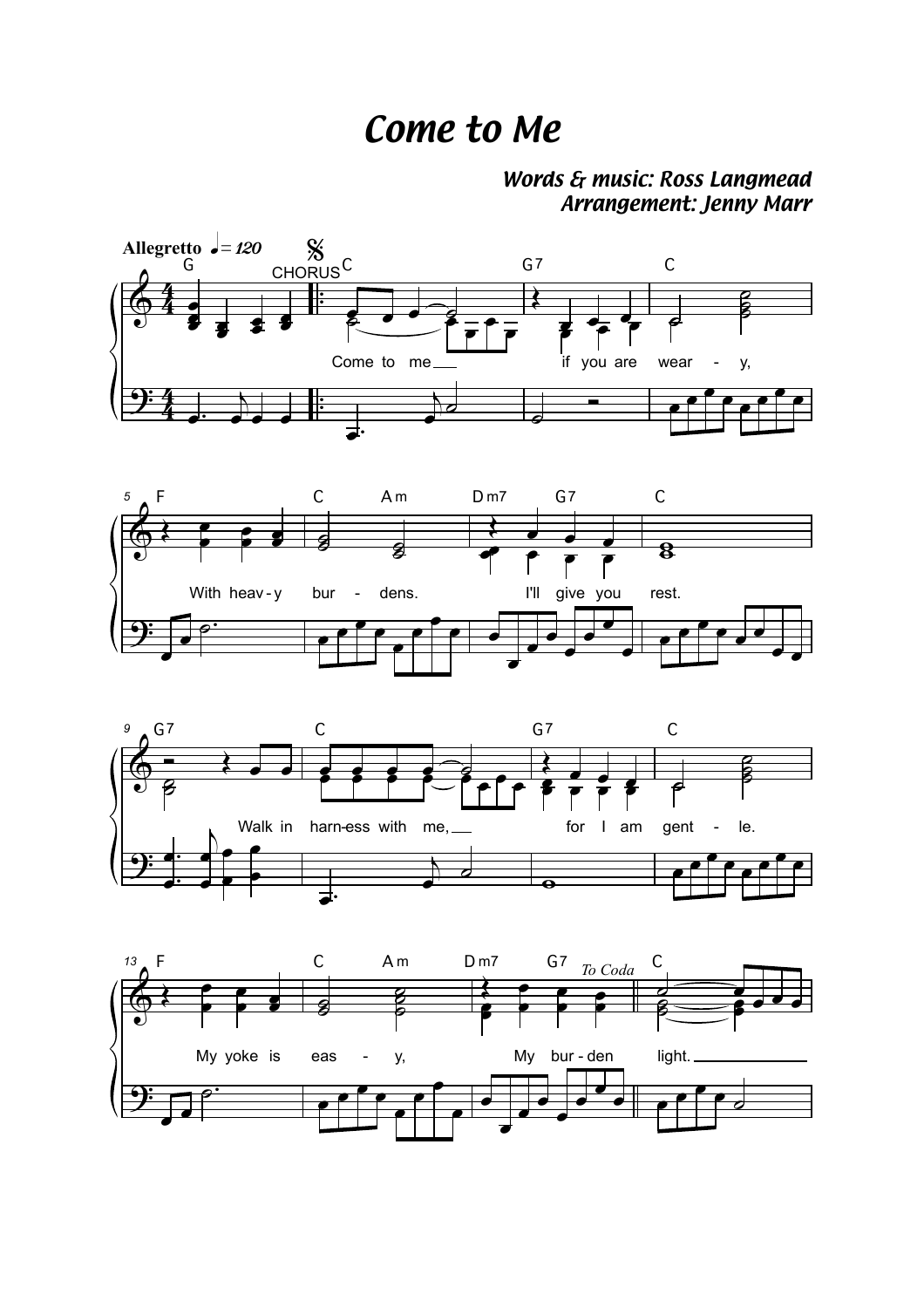*Come to Me, p. 2 of 3*